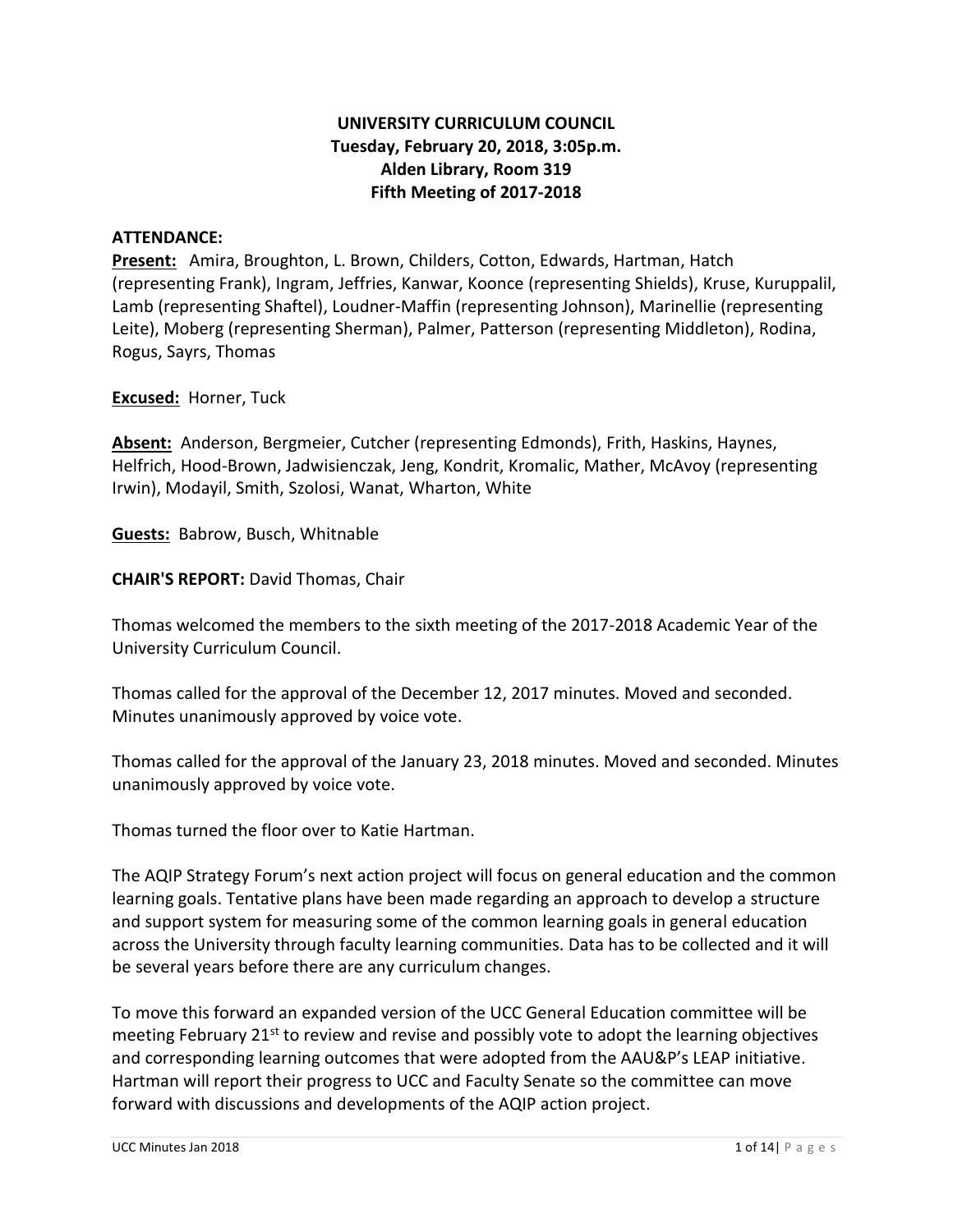#### **PROGRAM REVIEW COMMITTEE** – David Ingram, Chair

Ingram presented the Program Review update.

#### AY15

Mathematics, has new external reviewer and set new date for April 2018

#### AY16

Aviation, self-study received, waiting for external reviewer suggestions

#### AY17

Electronic Media –submitted self-study and names of external reviewers Tier I Quantitative Skills – developing plan for review

#### AY18

Self-studies due September 15, 2017, unless noted otherwise Center for International Studies, site visit Feb 26-27 Criminal Justice, ready for UCC first reading Department of Economics, sent to Graduate Council Department of Geography, externals approved, site visit Spring Department of Geological Sciences, sent to Graduate Council Department of Political Science, notified of upcoming review, due Fall 2018 Women's, Gender & Sexuality Studies sent to Graduate Council Department of Sociology/Anthropology sent to Graduate Council Air Force ROTC, report received and sent to chair and dean Department of Interdisciplinary Healthcare Studies, review delayed until Fall 2021 Honor's Tutorial College, delay until Fall 2018

15 reviews in progress

Ingram presented for first reading:

Criminal Justice The program is found to be viable.

#### **INDIVIDUAL COURSE COMMITTEE:** Hans Kruse, Chair/Mary Rogus, Vice Chair

Kruse informed the Council that there is not a maintenance allowance for OCEAN so we will have to make annual requests to make changes. He needs to know what people will consider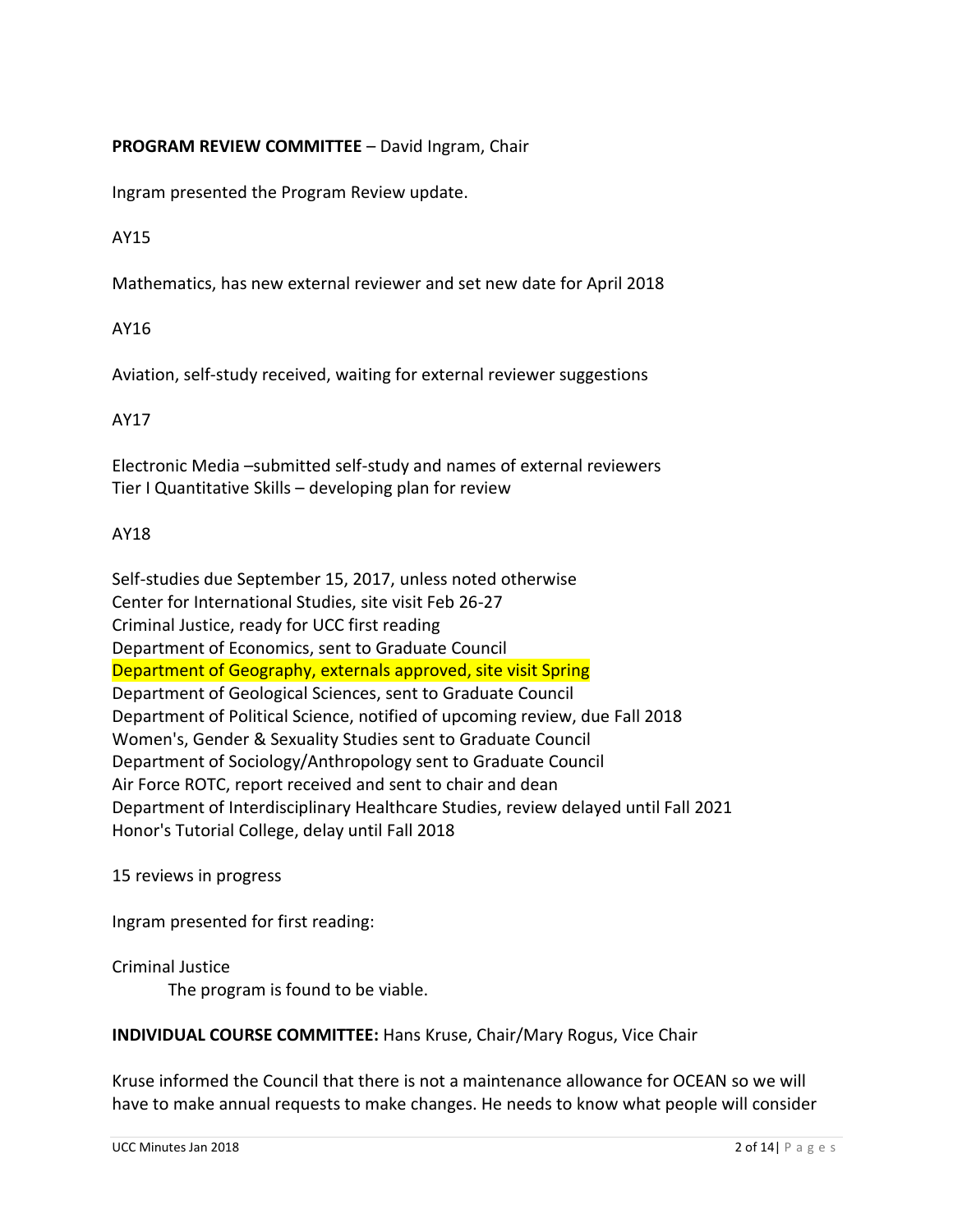important. Collect update requests to get into the first year and get a top list together of what needs to be done. To build this into an annual allocation we would have to do a proposal for a small project.

Kruse presented the agenda for approval, appended to these minutes.

Agenda unanimously approved by voice vote.

**PROGRAMS COMMITTEE**: Kelly Broughton, Chair/Connie Patterson, Vice Chair

Patterson presented the agenda for approval.

#### **Second Reading – Program Changes**

**1. College of Health Sciences & Professions Unanimously Approved by Voice Vote** Program Code: BS 6357 Program Name: Integrated Healthcare Studies Contact: Tobe Gillogly

Summary: There is specific growth in the number of IHS online students, which necessitates the addition of online offerings, as well as Tier 2 and Tier 3 courses. There are also several courses that are no longer offered and are being removed from the curriculum. In addition, after consultation with the Athletic Training (AT) program, the IHS degree will be an undergraduate pathway option for the Master of Science in Athletic Training (MSAT) program. It is anticipated that these program revisions will not require additional resources. Program revisions do not change the credit hours needed to complete this degree. The proposed changes are designed to increase online offerings, provide more course options for all IHS students, and to facilitate a pathway for the proposed MSAT.

A detailed grid of the course additions and deletions is provided in OCEAN. Please note that the correct course number for Experiential Learning in IPE is IHS 3934 not IHS 3932; this was incorrectly stated on the grid.

## **2. College of Arts & Sciences**

**Unanimously Approved by Voice Vote** Program Code: CTWRIT Program Name: Writing Certificate Contact: Talinn Phillips

Summary: In order to improve the integrity of the certificate and make the certificate more accessible to students, we propose lowering the total number of credit hours from 21 to 18 and tightening the list of electives. Certificate students are reporting that some of their elective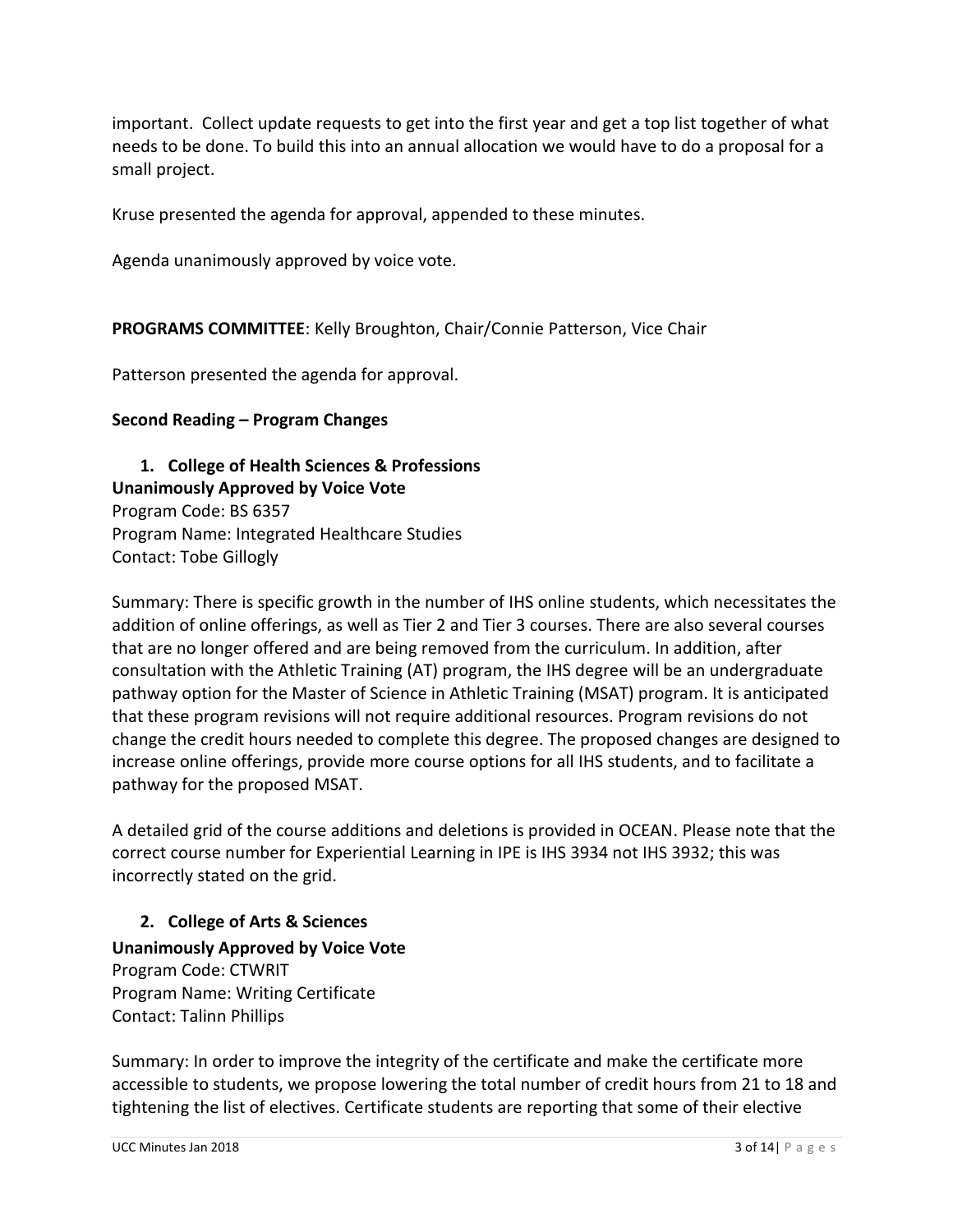courses have not actually included any writing. Because faculty choose to approach courses in different ways (one faculty might design a writing-intensive section while another might teach the same course with no writing at all), we would like to restrict the list of electives to those which 1) clearly include writing in the course title or course description; 2) are Junior Composition courses; or 3) Junior Equivalency courses. Since this move limits the number of electives available to students, we would also like to expand the certificate core.

## **SECOND READINGS – NEW PROGRAMS**

**1. College of Arts & Sciences Unanimously Approved by Voice Vote** Program Code: CTX60G Program Name: **Gender, Sexualities, & Health** Contact: Cynthia Anderson

Summary: The Gender, Sexualities and Health (GSH) Certificate addresses a critical need for online, post-baccalaureate programing on for professionals in the healthcare, social work, and education fields. The GSH Certificate will advance the scholarly knowledge and cultural competency of adult learners by helping them to develop critical thinking skills for serving diverse populations. Students will be required to take three of four courses; a total of 12 credit hours.

WGSS 6000: Gendered Bodies WGSS 6010: Medicine, Science & Sexuality WGSS 6030: Sexual Violence & Survivor Advocacy WGSS 5900: Gender, Sexuality and Healthcare

# **2. College of Communication**

**Unanimously Approved by Voice Vote** Program Code: PH 5360 Program Name: **Rhetoric & Culture (not Rhetoric & Public Culture)** Contact: Austin Babrow

Summary: Following the seven-year review, the faculty took the reviewers' advice to clearly delineate the differences among the tracks/primary areas of study. This proposed track lessened the credit hours from 62 to 61 (non-dissertation), changed the core courses from 18 credit hours to 13 credit hours with the content being reorganized. To provide clearer structures to allow specialization allows stronger researchers and teachers to emerge from the program—thus the primary area of content increased from 15 credits to 20 credit hours and the secondary area was deleted. In addition, the number of research competency credit hours increased from 10 to 15, electives increased from 6 credits to 9 and students are now required to successfully complete comprehensive exams. The 4 remaining required hours will be satisfied, in consultation with the student's advising committee, by an additional course that strengthens either their primary area, research methods, or electives, as befits student career objectives.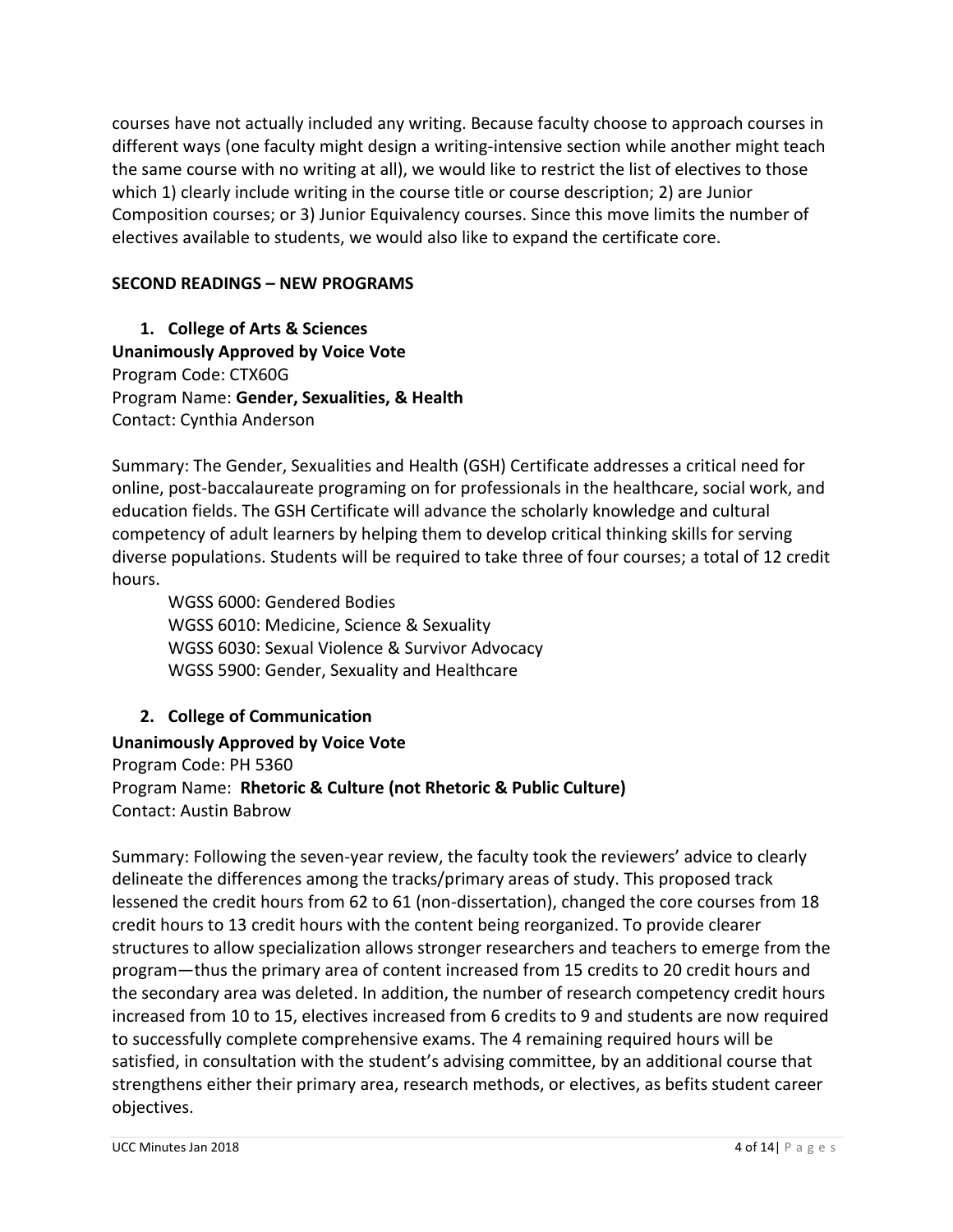| Current                                                                                                                                                                                                                                             | <b>Proposed Revisions</b>                                                                                                                                                                                                               |
|-----------------------------------------------------------------------------------------------------------------------------------------------------------------------------------------------------------------------------------------------------|-----------------------------------------------------------------------------------------------------------------------------------------------------------------------------------------------------------------------------------------|
| 62 (non-dissertation) Credit hours (CH)                                                                                                                                                                                                             | 61 (non-dissertation) Credit hours                                                                                                                                                                                                      |
| <b>Core: 18 CH</b><br>7001 Prof Seminar: Pedagogy (1 CH)<br>7002 Prof Seminar: Scholarly Writing (1 CH)<br>7020 COMS Theory I (4 CH)<br>7030 COMS Theory II (4 CH)<br>7040 Rsch Design & Analysis I (4 CH)<br>7050 Rsch Design & Analysis II (4 CH) | <b>Core: 13 CH</b><br>7000 Prof Seminar: Pedagogy (1 CH)<br>٠<br>7005 Intro to Grad Study in COMS (4 CH)<br>7020 COMS Inquiry I (4 CH)<br>٠<br>7030 COMS Inquiry II (4 CH)                                                              |
| Primary area: 4 courses, 15 CH min                                                                                                                                                                                                                  | Primary Area: 20 CH<br>8300 Rhetorical Theory (4 CH)<br>8340 Rhetorical Criticism (4 CH)<br>$\bullet$<br>8350 Studies in American Rhetoric (4 CH)<br>8360 Studies in Com & Cult Critique (4 CH)<br>8390 Topics in Rhet & Culture (4 CH) |
| Secondary area: 3 courses, 10 CH min                                                                                                                                                                                                                | Deleted                                                                                                                                                                                                                                 |
| Research competency: 3 courses, 10 CH min                                                                                                                                                                                                           | Research competency: 5 courses, 15 CH min                                                                                                                                                                                               |
| Electives: 2 courses, 6 CH min                                                                                                                                                                                                                      | Electives: 3 courses, 9 CH min                                                                                                                                                                                                          |
| Dissertation credits: 12 CH min                                                                                                                                                                                                                     | Successful comprehensive exam                                                                                                                                                                                                           |
| Successful preliminary exam                                                                                                                                                                                                                         | <b>Dissertation credits: 12 CH min</b>                                                                                                                                                                                                  |
| Scholarly portfolio                                                                                                                                                                                                                                 | Scholarly portfolio                                                                                                                                                                                                                     |
| Successful completion, defense of dissertation                                                                                                                                                                                                      | Successful completion, defense of dissertation                                                                                                                                                                                          |

#### **3. College of Communication**

**Unanimously Approved by Voice Vote** Program Code: PH 5361 Program Name: **Health Communication** Contact: Austin Babrow

Summary: Following the seven-year review, the faculty took the reviewers' advice to clearly delineate the differences among the tracks/primary areas of study. This proposed track lessened the credit hours from 62 to 61 (non-dissertation), changed the core courses from 18 credit hours to 13 credit hours with the content being reorganized. To provide clearer structures to allow specialization allows stronger researchers and teachers to emerge from the program—thus the primary area of content increased from 15 credits to 20 credit hours and the secondary area was deleted. In addition, the number of research competency credit hours increased from 10 to 15, electives increased from 6 credits to 9 and students are now required to successfully complete comprehensive exams. The 4 remaining required hours will be satisfied, in consultation with the student's advising committee, by an additional course that strengthens either their primary area, research methods, or electives, as befits student career objectives.

| Current                                          | <b>Proposed Revisions</b>               |
|--------------------------------------------------|-----------------------------------------|
| 62 (non-dissertation) Credit hours (CH)          | 61 (non-dissertation) Credit hours      |
| <b>Core: 18 CH</b>                               | <b>Core: 13 CH</b>                      |
| 7001 Prof Seminar: Pedagogy (1 CH)<br>٠          | 7000 Prof Seminar: Pedagogy (1 CH)      |
| 7002 Prof Seminar: Scholarly Writing (1 CH)<br>٠ | 7005 Intro to Grad Study in COMS (4 CH) |
| 7020 COMS Theory I (4 CH)                        | 7020 COMS Inquiry I (4 CH)              |
| 7030 COMS Theory II (4 CH)                       | 7030 COMS Inquiry II (4 CH)             |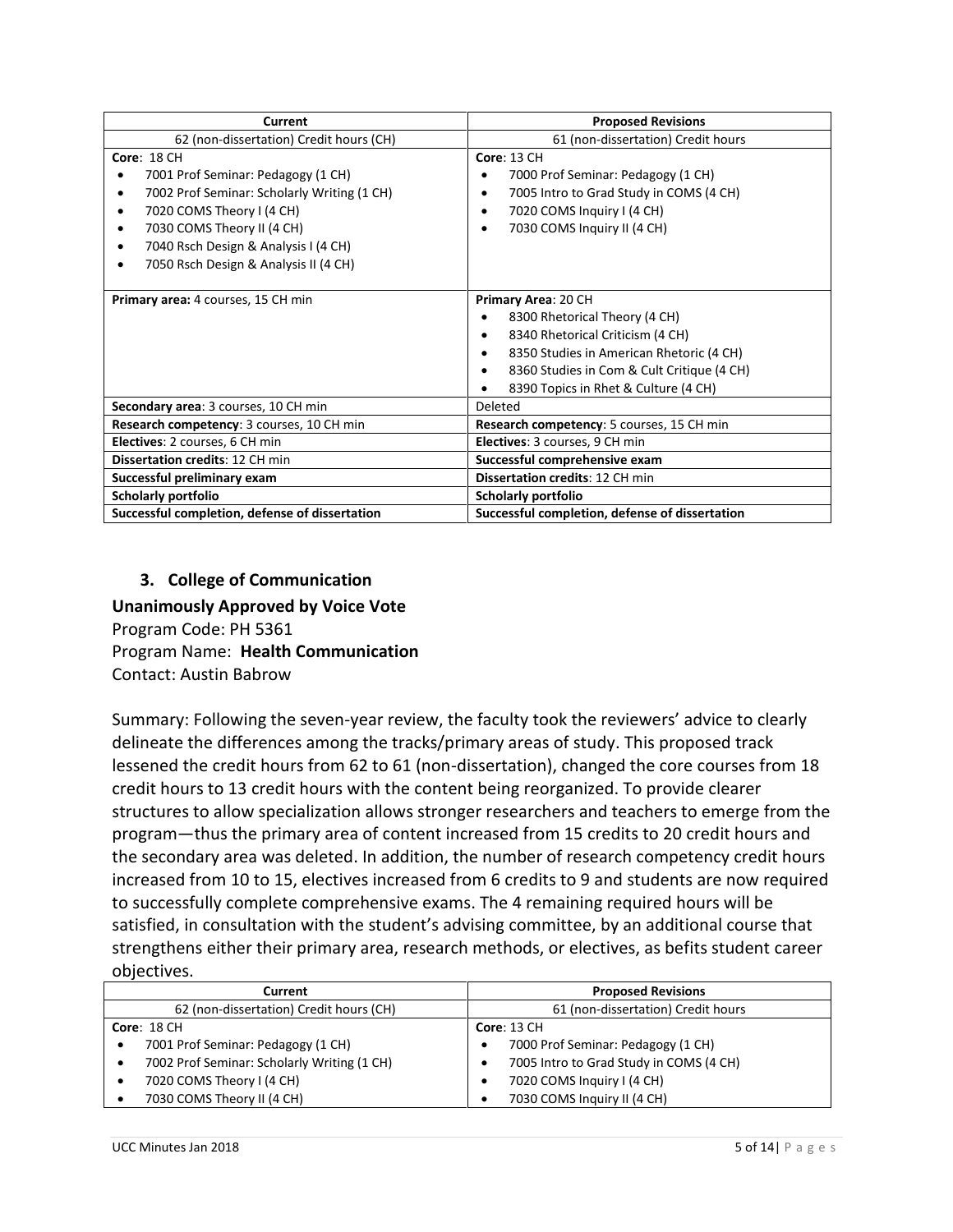| 7040 Rsch Design & Analysis I (4 CH)           |                                                |
|------------------------------------------------|------------------------------------------------|
| 7050 Rsch Design & Analysis II (4 CH)          |                                                |
| Primary area: 4 courses, 15 CH min             | Primary Area: 20 CH                            |
|                                                | Required: at least 12 CH of following          |
|                                                | 8400 Health Com in Orgs (4 CH)                 |
|                                                | 8430 Relational Issues in Health Com (4 CH)    |
|                                                | 8440 Health Com & Society (4 CH)               |
|                                                | 8450 Health Com Campaigns (4 CH)               |
|                                                | Remaining 4 or 8 CH from following             |
|                                                | 8420 Health Com & Culture (4 CH)               |
|                                                | 8460 Persuasion & Social Influence (4 CH)      |
|                                                | 8470 Health Com, Uncertainty & Risk (4 CH)     |
|                                                | 8480 Environmental Com (4 CH)                  |
|                                                | 8490 Special Topics in Health Com (4 CH)       |
| Secondary area: 3 courses, 10 CH min           | Secondary area deleted                         |
| Research competency: 3 courses, 10 CH min      | Research competency: 5 courses, 15 CH min      |
| Electives: 2 courses, 6 CH min                 | Electives: 3 courses, 9 CH min                 |
| Dissertation credits: 12 CH min                | Successful comprehensive exam                  |
| Successful preliminary exam                    | Dissertation credits: 12 CH min                |
| Scholarly portfolio                            | <b>Scholarly portfolio</b>                     |
| Successful completion, defense of dissertation | Successful completion, defense of dissertation |

## **4. College of Communication**

#### **Unanimously Approved by Voice Vote**

Program Code: PH 5362

# Program Name: **Interpersonal and Organizational Communication**

Contact: Austin Babrow

Summary: Following the seven-year review, the faculty took the reviewers' advice to clearly delineate the differences among the tracks/primary areas of study. This proposed track lessened the credit hours from 62 to 61 (non-dissertation), changed the core courses from 18 credit hours to 13 credit hours with the content being reorganized. To provide clearer structures to allow specialization allows stronger researchers and teachers to emerge from the program—thus the primary area of content increased from 15 credits to **24** credit hours with two required courses and 16 hours from a list of six courses. The secondary area was deleted. In addition, the number of research competency credit hours increased from 10 to 15 and students are now required to successfully complete comprehensive exams. The 3 remaining required hours will be satisfied, in consultation with the student's advising committee, by an additional course that strengthens either their primary area, research methods, or electives, as befits student career objectives.

| Current                                          | <b>Proposed Revisions</b>               |
|--------------------------------------------------|-----------------------------------------|
| 62 (non-dissertation) Credit hours (CH)          | 61 (non-dissertation) Credit hours      |
| <b>Core: 18 CH</b>                               | <b>Core: 13 CH</b>                      |
| 7001 Prof Seminar: Pedagogy (1 CH)<br>$\bullet$  | 7000 Prof Seminar: Pedagogy (1 CH)      |
| 7002 Prof Seminar: Scholarly Writing (1 CH)<br>٠ | 7005 Intro to Grad Study in COMS (4 CH) |
| 7020 COMS Theory I (4 CH)<br>٠                   | 7020 COMS Inquiry I (4 CH)              |
| 7030 COMS Theory II (4 CH)<br>٠                  | 7030 COMS Inquiry II (4 CH)             |
| 7040 Rsch Design & Analysis I (4 CH)<br>٠        |                                         |
| 7050 Rsch Design & Analysis II (4 CH)<br>٠       |                                         |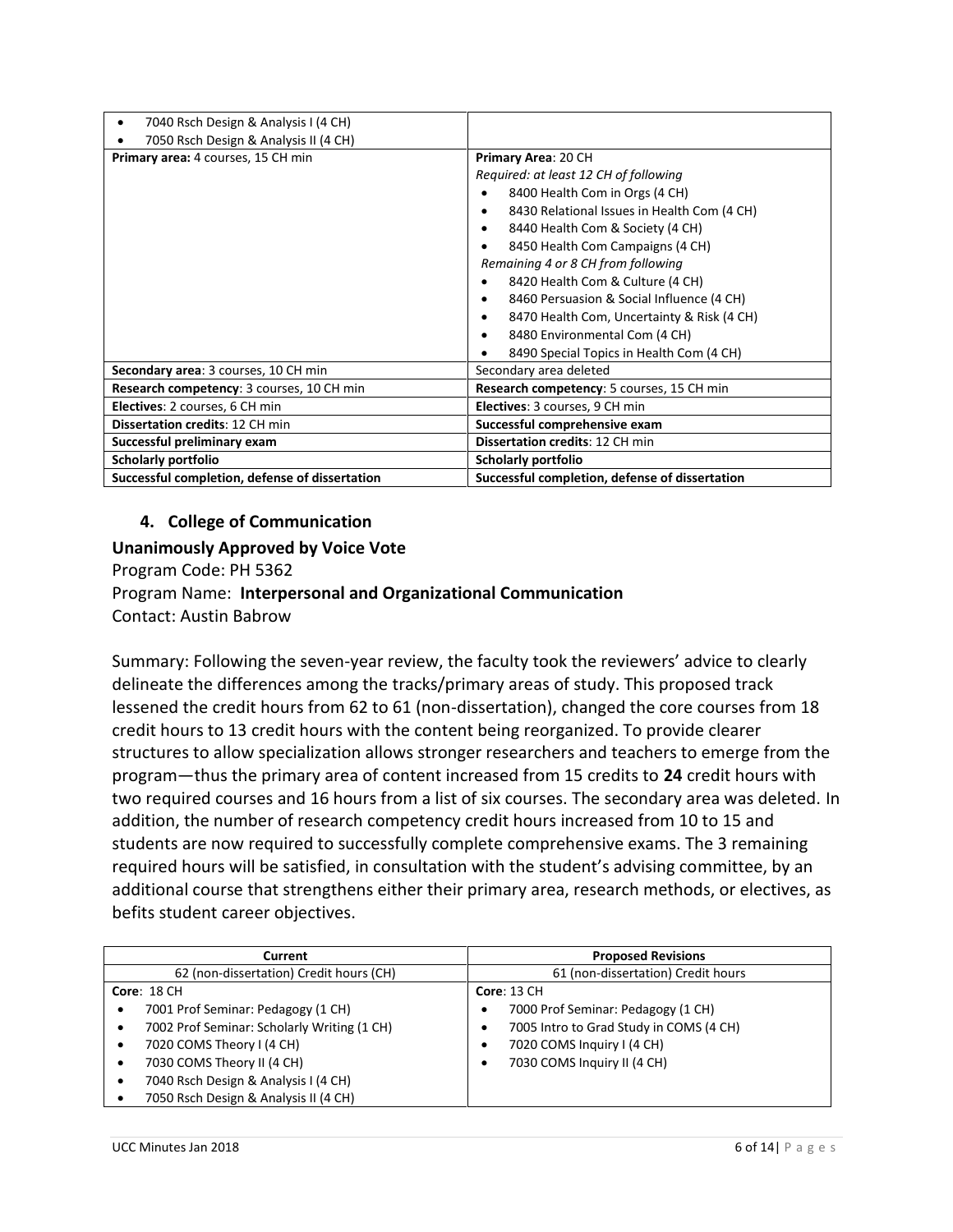| Primary area: 4 courses, 15 CH min             | Primary Area: 24 CH                            |
|------------------------------------------------|------------------------------------------------|
|                                                | Required                                       |
|                                                | 8200 Foundations in Org Com (4 CH)             |
|                                                | 8210 Foundations in Interper Com (4 CH)        |
|                                                | 16 CH from following                           |
|                                                | 8240 Com and Identity (4 CH)                   |
|                                                | 8250 Com in Pers & Soc Relationships (4 CH)    |
|                                                | 8260 Com Innovation & Org Change (4 CH)        |
|                                                | 8270 Narrative & Dialogue                      |
|                                                | 8280 Topics in Advanced Interp Com (4 CH)      |
|                                                | 8290 Topics in Advanced Org Com (4 CH)         |
| Secondary area: 3 courses, 10 CH min           | Deleted                                        |
| Research competency: 3 courses, 10 CH min      | Research competency: 5 courses, 15 CH min      |
| Electives: 2 courses, 6 CH min                 | Electives: 2 courses, 6 CH min                 |
| <b>Dissertation credits: 12 CH min</b>         | Successful comprehensive exam                  |
| Successful preliminary exam                    | <b>Dissertation credits: 12 CH min</b>         |
| Scholarly portfolio                            | Scholarly portfolio                            |
| Successful completion, defense of dissertation | Successful completion, defense of dissertation |

#### **FIRST READING- PROGRAM CHANGES**

#### **1. College of Fine Arts**

Program Code: BM5107 Program Name: **Music Education Instrumental Emphasis** Contact: Matthew Talbert

The School of Music seeks to redesign our Music Education curriculum to both reduce credit hours to a reasonable number, and to provide critical content-specific courses and field experiences for our students in preparation for careers as music educators. This proposed change will reduce credit hours from 137 to 125, provide more content focused courses and less education courses.

Eliminate 13 credit hours:

EDTE 2000 (3) Learning/Human Development EDTE 2010 (3) Characteristics of Learners with Exceptionalities EDTE 2020 (1) Field Experience in Education EDSE 3500 (3) Sec. School Planning & Instruction EDSE 3510 (3) Secondary Managing & Monitoring Add 2 credit hours:

MUS 4000 (2) Classroom Assessment & Management

Combine the following courses into one new course (+1 credit hour):

MUS 3660 (2) General Music Methods -OR- MUS 3662 (2) Music in Early Childhood MUS 3665 (3) General Music Methods

Expand the following course from 2 credit hours to 3 credit hours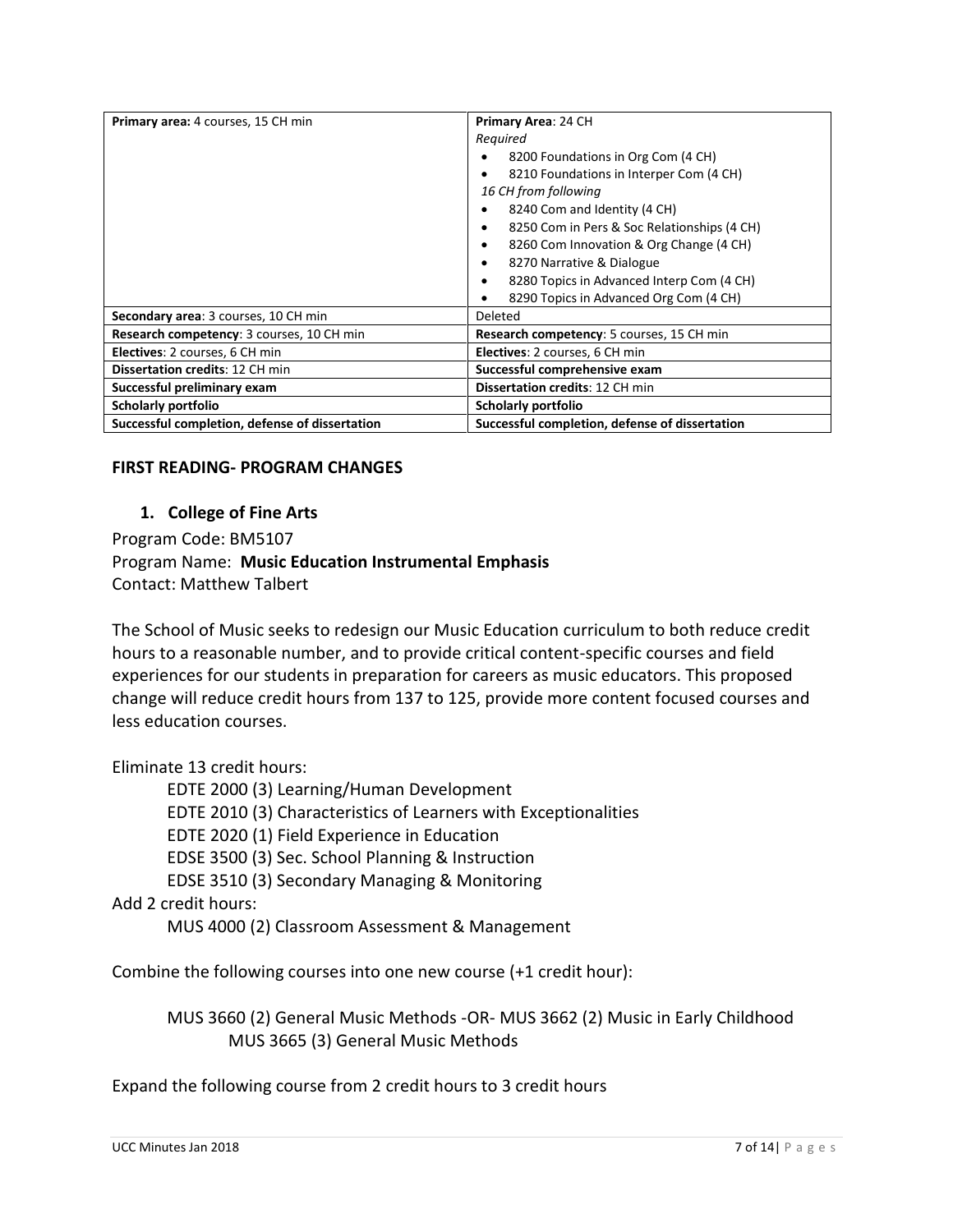MUS 3630 (2) Secondary Instrumental Methods to: MUS 3631 (3) Secondary Instrumental Methods

Combine these six courses into three (-3 credit hours): MUS 2610 (1) Upper Strings Methods MUS 2611 (1) Lower Strings Methods Becomes: Mus 2642 (1) String Methods MUS 2631 (1) High Brass Methods MUS 2632 (1) Low Brass Methods Becomes: MUS 2640 (1) Brass Methods MUS 2635 (1) Woodwinds Methods I (1) MUS 2636 (1) Woodwinds Methods II (1) Becomes: MUS 2641 (1) Woodwind Methods

## **2. College of Fine Arts**

Program Code: BM5106 Program Name: **Music Education Choral Emphasis** Contact: Matthew Talbert

The School of Music seeks to redesign our Music Education curriculum to both reduce credit hours to a reasonable number, and to provide critical content-specific courses and field experiences for our students in preparation for careers as music educators. This proposed change will reduce 11 credit hours from 136 to 125, provide more content focused courses and less education courses.

Eliminate 15 credit hours:

EDTE 2000 (3) Learning/Human Development EDTE 2010 (3) Characteristics of Learners with Exceptionalities EDTE 2020 (1) Field Experience in Education EDSE 3500 (3) Sec. School Planning & Instruction EDSE 3510 (3) Secondary Managing & Monitoring MUS 3070 (2) Choral Arranging

Add 4 credit hours:

MUS 4210 (2) Choral Literature MUS 4000 (2) Classroom Assessment & Management

Combine the following courses into one new course (-1 credit hour):

MUS 3660 (2) General Music Methods

MUS 3662 (2) Music in Early Childhood

Become: MUS 3665 (3) General Music Methods

Expand the following course from 2 credit hours to 3 credit hours (+1 credit hours) MUS 3640 (2) Secondary Choral Methods Becomes: MUS 3641 (3) Secondary Choral Methods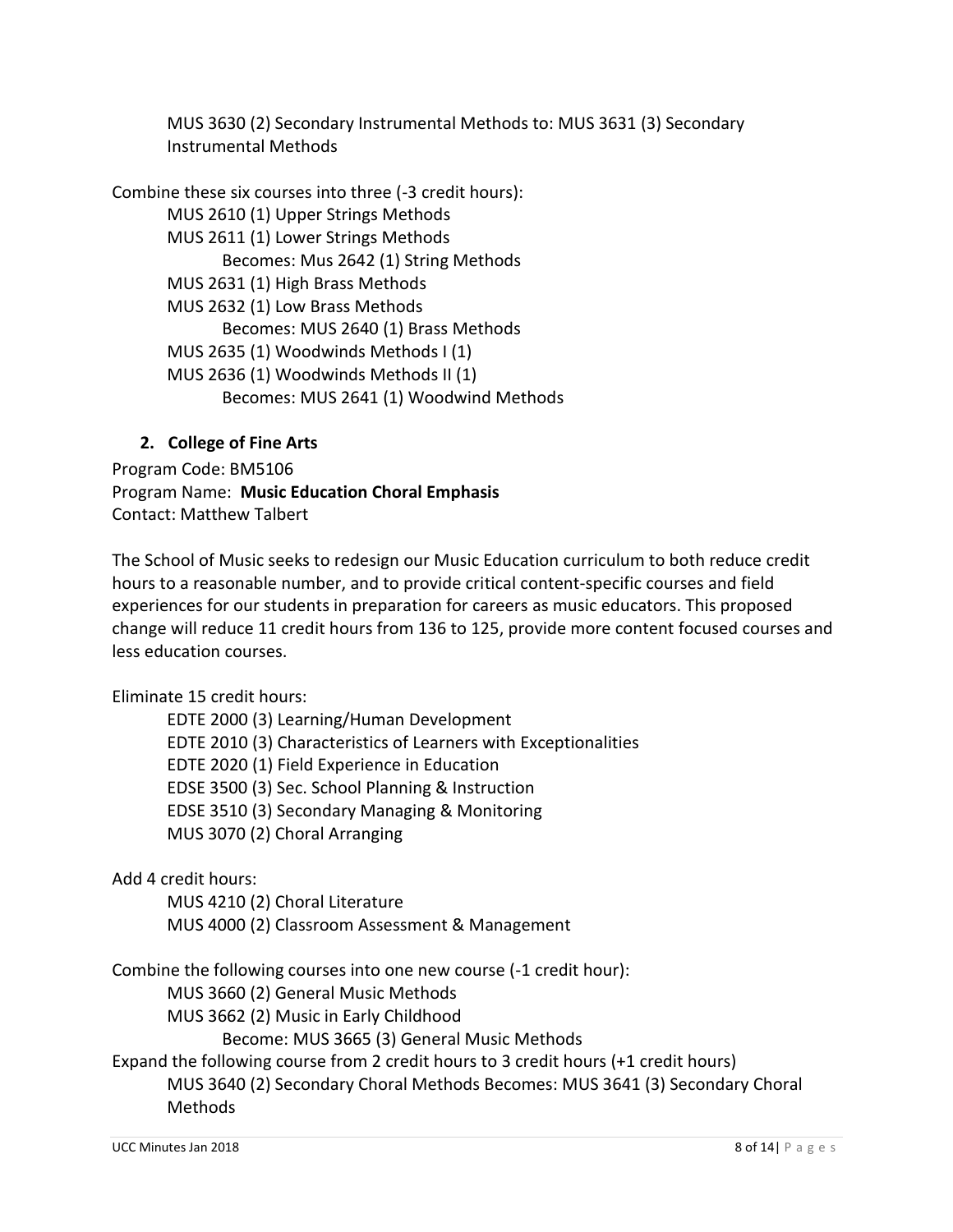Combine these six courses into three (no change in credit hours):

MUS 2611 (1) Lower Strings Methods -or- MUS 2610 (1) Upper Strings Methods Become: Mus 2642 (1) String Methods

MUS 2631 (1) High Brass Methods -or- MUS 2632 (1) Low Brass Methods Become: MUS 2640 (1) Brass Methods

MUS 2635 (1) Woodwinds Methods I (1) -or- MUS 2636 (1) Woodwinds Methods II (1) Become: MUS 2641 (1) Woodwind Methods

## **3. Russ College of Engineering**

Program Code: BS7256

Program Name: **Bachelor of Science in Engineering Technology & Management** Contact: Zaki Kuruppalil

Delete specific course requirement for Tier I junior composition. Accept any Tier I junior composition course. Since the general objective of all Tier I junior composition or Junior Composition Equivalent Courses is rigorous evaluation of student writing, ETM faculty has unanimously agreed that deleting the specific course requirement would not have a significant impact on students in terms of learning outcomes. In addition, there are not enough sections of the above listed courses offered making it difficult for students to get enrolled in these classes.

## **4. Russ College of Engineering**

Program Code: BS7273 Program Name: **Technical Operation Management** Contact: Zaki Kuruppalil

Add ATCH 2090- Business Statistics as an option to Meet Fundamentals of Statistics Requirement.

Add PSY 2110- Statistics for behavioral science as an option to Meet Fundamentals of Statistics Requirement.

Add BMT 2000, CTCH 1250, MIS 2010, MIS 2011 as options to meet computer methods requirement.

ETM faculty evaluated the above courses and has recommended that these will meet requirement for BSTOM 7273 Technical Operations Management Program.

## **5. Russ College of Engineering**

Program Code: CTLSSM Program Name: **Lean Six Sigma Methods Certificate**  Contact: Zaki Kuruppalil

Add the following course as option to meet *Computer Methods* requirement: BMT 2000, MIS 2010, MIS 2011, CTCH 1250.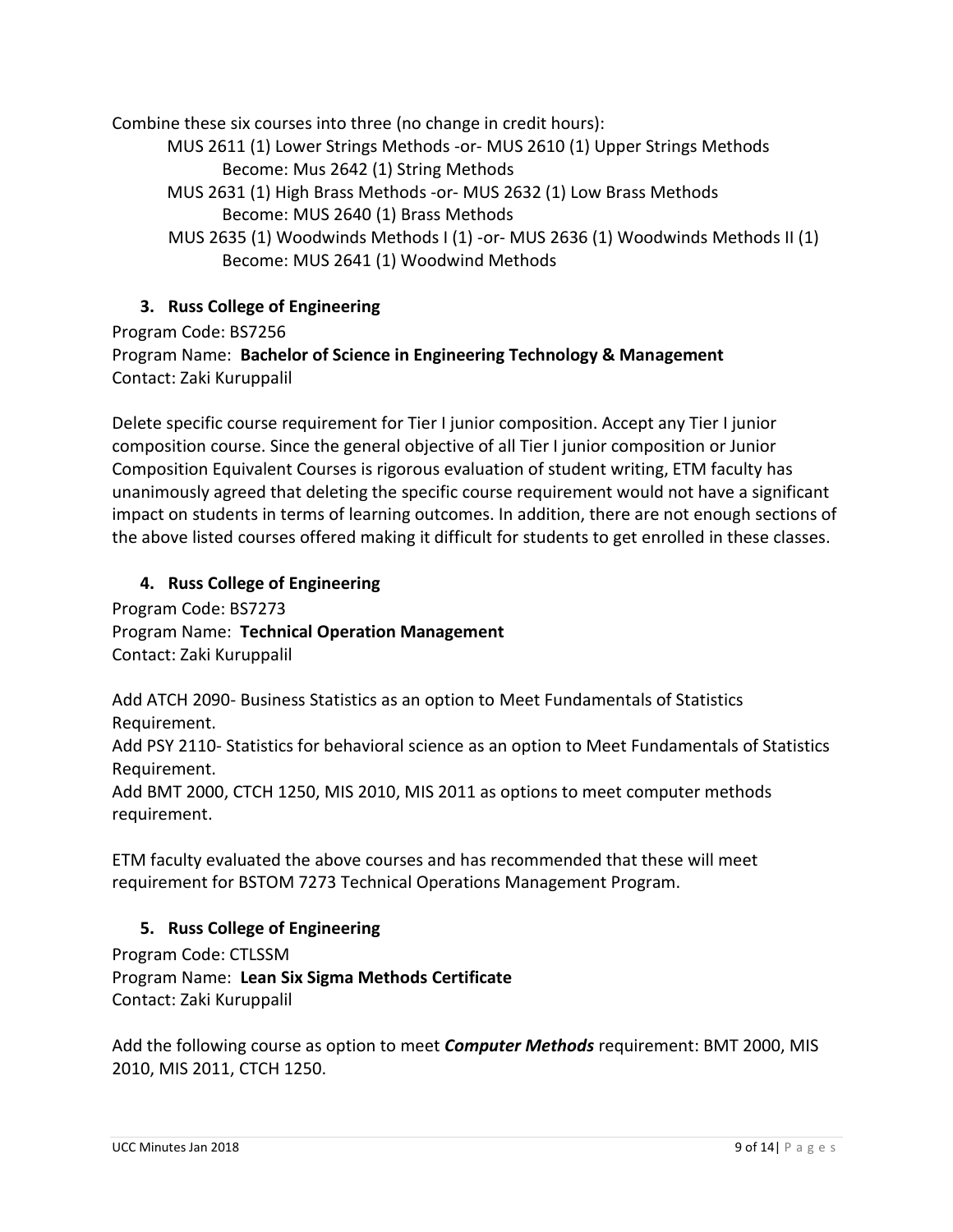Add the following courses as option to meet *Introduction to Management Principles* requirement: MGT 2100, MGT 3050, SAM 3050.

Add the following courses as option to meet the *Statistical Methods* requirement: ATCH 2090, ISE 3200, PSY 2110, PSY 1110, COMS 3520, ECON 3810, GEOG 2710. All of the above courses are "No Credit if" courses for MATH 2500, Introduction to Statistics.

This certificate is offered fully online. Adding the above course options would open up CTLSSM certificate to other online majors at Ohio University. The above courses were evaluated by ETM faculty in regard to meeting the requirements of the certificate and they are in support of the requested change.

## **6. Russ College of Engineering**

Program Code: CTTPMC Program Name: **Technical Project Management Certificate**  Contact: Zaki Kuruppalil

Add the following course as option to meet Computer Methods requirement: MIS 2010, CTCH 1250.

Add the following courses as option to meet Accounting requirement: ACCT 1010, ATCH 1030. Add the following courses as option to meet Introduction to Management requirement: MGT 2100. MGT 3050.

Add the following courses as option to meet General Management requirement: MGT 3000

This certificate is offered fully online. Adding the above course options would open up CTTPMC certificate to other online majors at Ohio University. The above courses were evaluated by ETM faculty in regard to meeting the requirements of the certificate and they are in support of the requested change.

# **7. Russ College of Engineering**

Program Code: BS7255 Program Name: **Industrial and Systems Engineering** Contact: Dale Masel

Increase in total hours by 1 credit Item 1: Required Courses (+3 credits)

Add as Required: MATH 3050, ISE 4311, ET 3132 (+8 credits)

Remove as Required: PHYS 2052 (-5 credits)

Item 2: Elective Courses (-2 credits) -- Engineering Science Electives: Reduce number of credits required from 8 to 6

Add as an option in Math/Science Electives: PHYS 2052 Remove as an option in Math/Science Electives: MATH 3050 Remove as an option in Engineering Science Electives: ET 3132

Item 3: Health Care Professional Concentration Area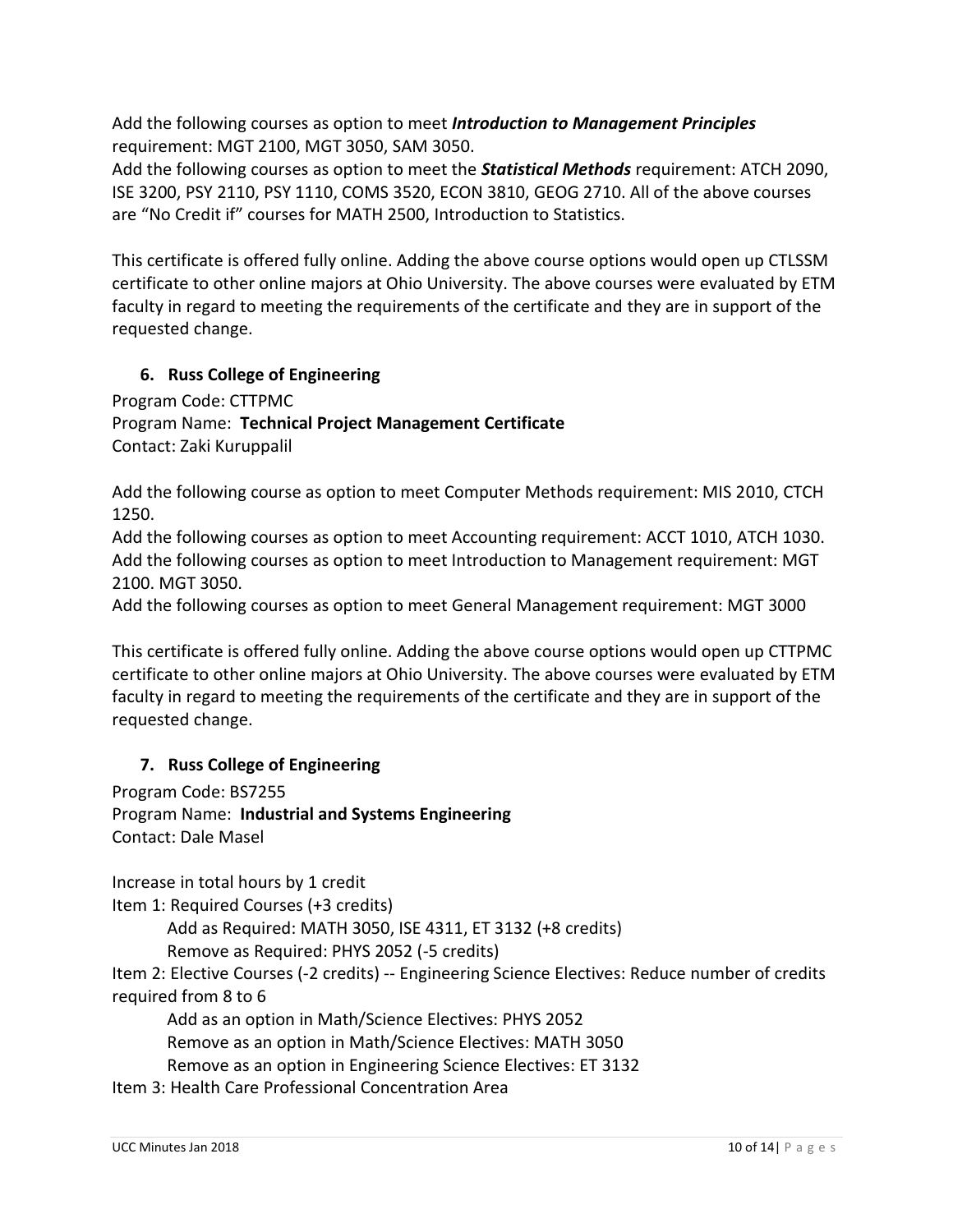Add as Required: HLTH 2170 (+3 credits)

Remove as Required: EH 2000 (-3 credits)

Item 4: Human Factors Professional Concentration Area Add OHS 4400 to list of optional courses

# **8. College of Arts and Sciences**

Program Code: CTTECH Program Name: **Technology & Society Certificate** Contact: Rosemary Rossiter

Add HIST 3500 Science and Society in the Modern World as an option under the Required Course section.

Add under the Humanities, Social Sciences and Management:

CAS 2405 Knowing What We Know (3 hrs.)

POLS 4730 Animal Human Machine (3 hrs.)

PHIL 2350 Business Ethics (3 hrs.)

ECON 3080 Behavioral Economics (3 hrs.)

Add under Technical Literacy:

PBIO 2050 Biotechnology (3 hrs.)

ECON 3820 Economic Data Analysis (3 hrs.)

VICO 1400x Communicating with Data Visualization

None of the proposed additions will impact total program hours. Additions only offer additional opportunities for students to choose classes. There will be no impact on resource requirements or faculty. All patron departments have approved the addition of their classes.

## **FIRST READING- NEW PROGRAM**

# **1. Patton College of Education**

Program Code: CTX59G Program Name: K-12 Education Public Policy Leadership Certificate Contact: Dwan Robinson

The K-12 Education Public Policy Certificate (EPPLC) is a non-financial aid eligible online 12 credit hour graduate certificate program designed to expose participants to real-world theoretical and practical instruction and experiences in education public policy leadership studies. This program represents a partnership between The Patton College and the Voinovich School of Leadership and Public Affairs. The program will last one year from January to December and will offer eight  $1 - 2$  credit hour courses that will last five weeks each. The oneyear program experience will also include a face-to-face networking residency and capstone presentation experience in Washington DC that will enable participants to interface with their peers and key professionals in the public policy arena. Admission requirements are a bachelor's degree, CV, and statement of purpose.

#### Semester 1:

EDAD 6000 Foundational Awareness of Education Public Policy Issues (2 credits)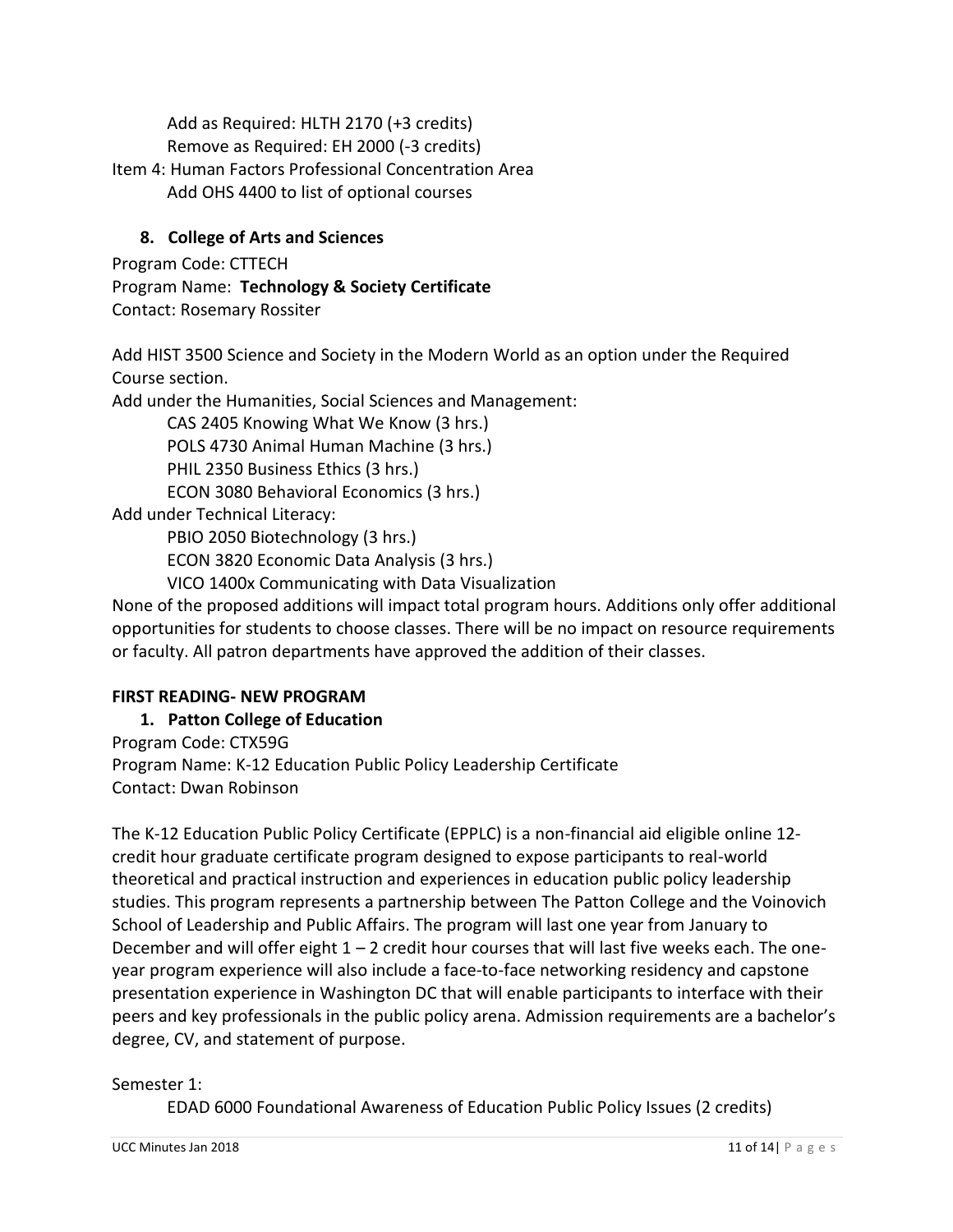EDHE 6000 Legal Issues in Education (2 credits) MPA 6000 Leadership Roles in Education Policy (1 credit)

Semester 2:

EDAD 6001 Issues, Institutions and Stakeholders in Education Public Policy (1credit) EDHE 6001 Policy Perspectives in Education (1 credit)

MPA 6001 Policy Analysis for Education (2 credit)

Semester 3:

EDAD 6002 Education Public Policy Implementation and Evaluation (2 credit) EDAD 6920 Education Public Policy Practicum and Residency (1 credit)

#### **2. Patton College of Education**

Program Code: BSXX21 Program Name: Human Services Contact: Mona Robinson

This proposed program is an online bachelor completion program in Human Services. The degree to be conferred is the Bachelor of Applied Human and Consumer Sciences. This bachelor completion program is designed for students who have already completed an associate degree or for students who have completed a minimum of 60 semester hours. The program will require a total of 120 hours of credit.

Twelve core courses will focus on human services professionals, supervision in human services environments, execution of human services in a variety of workplace settings, and professional development. This program will be attractive to people seeking to advance their professional knowledge and skills in the areas of human service positions including non-profits and community agencies.

The following courses will be required courses with a grade of a C or better:

EDCE 2010 Career and Life Planning (2) CONS 2500 Families as Consumers in Global Communities (3) EDCE 3001: Case Management in Human Services (3) EDCE 3002: Job Placement for Human Service Professionals (3) EDCE 3003: Stress Management (3) EDCS 1011: Introduction to Diversity Studies (3) CONS 3450J: Writing in Human and Consumer Sciences EDCE 4001: Introduction to Human Service Professions (3) EDCE 4100: Introduction to Human Relations (2) EDCE 4400: Foundations in Group Dynamics (2) EDCE 4910: Internship in Human Services (4) EDCE 4980: Ethical Issues in Human Services (3)

Students will select 6 of the following course from two areas of emphasis Diversity & Communication (select at least 3) COMS 2060 Communication in Interpersonal Relationships (3)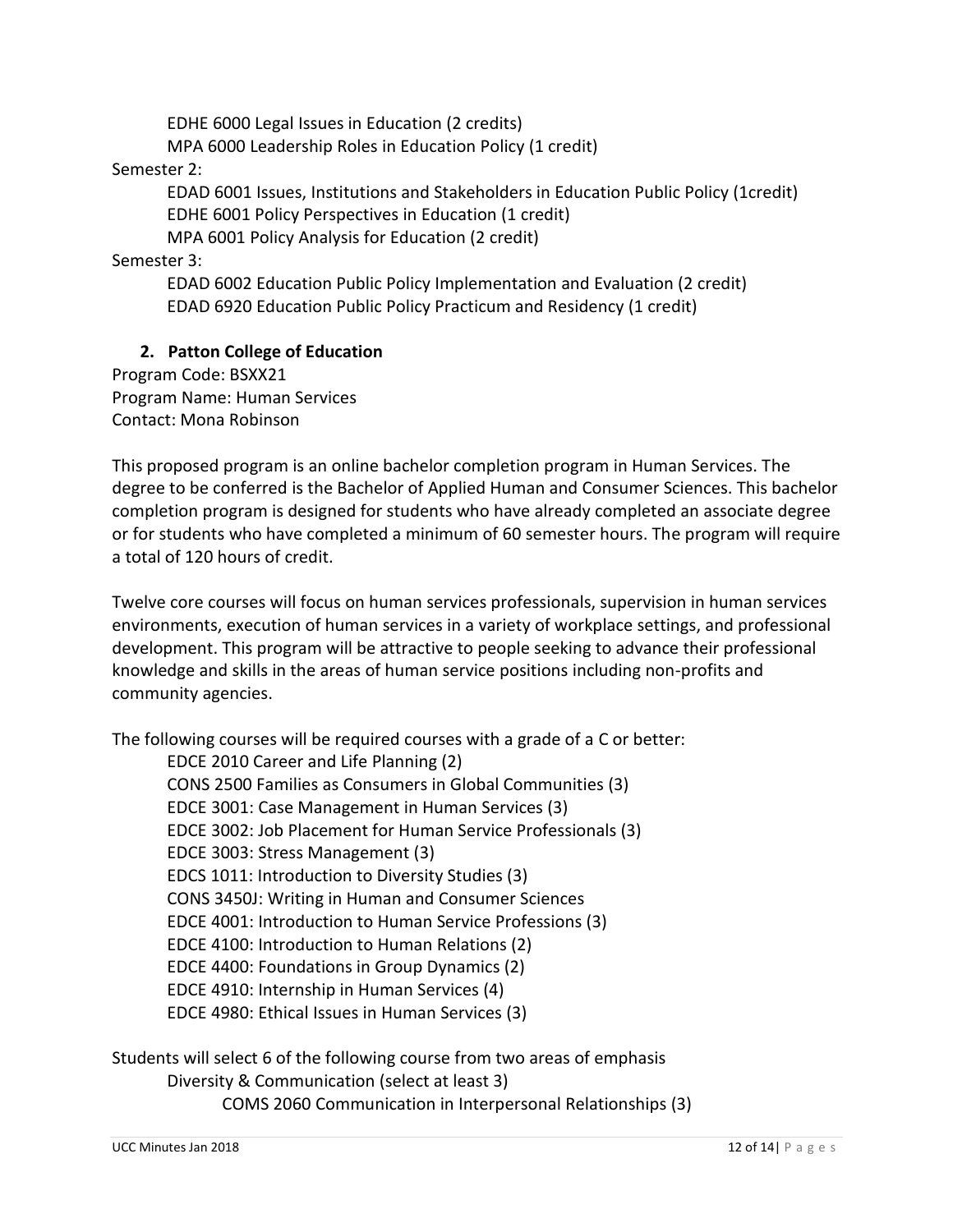COMS 4100 Cross-Cultural Communication (3) COMS 4200 Gender and Communication (3) LING 3900: Language and Gender (3) SW 3213: Child Abuse and Neglect (3) COMS 4410: Communication in the Family (3) WGSS 2200: Introduction to LGBTQ Studies Leadership and Organization (select at least 3) CONS 3100 Human Resources for Customer Service Professions CONS 3890 Career Development for Customer Service Professions (3) MKT 2020 Marketing Principles (3) MGT 2000 Introduction to Management RHT 3620 Convention and Event Planning (3) T3 4725 Women and Leadership: Roles and Responsibilities (3)

# **3. College of Health Sciences & Professions** Program Code: CTX61U Program Name: **School Nurse**  Contact: Sally Marinellie

Currently, a school nurse licensure program exists at Ohio University, and it has been offered collaboratively between the School of Nursing and the Patton College of Education for more than five years. Recent legislation has resulted in changes in the school nurse education requirements, necessitating a reduction in total credit hours and in clinical practicum hours. The credit hour requirements and content needed to be updated to meet current Ohio Department of Education standards. The Ohio University current program requires 41 credit hours, whereas other School Nurse programs in the state average 13-18 credit hours. Thus, we are proposing the new school nurse program to be an interdisciplinary undergraduate certificate of 15 credit hours. Individuals who wish to work as a school nurse must complete an approved school nurse program and request a pupil services license from the Ohio Department of Education (ODE) in order to work in Ohio schools. There are no anticipated additional space requirements or faculty positions needed to support this program. Faculty will teach the courses as part of the traditional BSN or RN-to-BSN programs. Courses in this specialty certification may also be taken by BSN prepared Registered Nurses. The curriculum includes 3 required courses and one elective:

NRSE 4710 Introduction to School Nursing NRSE 4741 Caring for Children with Special Needs in the School Setting NRSE 4740 School Nurse Capstone

## **EXPEDITED REVIEW**

#### **College of Fine Arts**

Program Code: BA5194, BF5158, BF5161, BF5168 Program Name: **Theater, Playwriting, Acting, Stage Management**